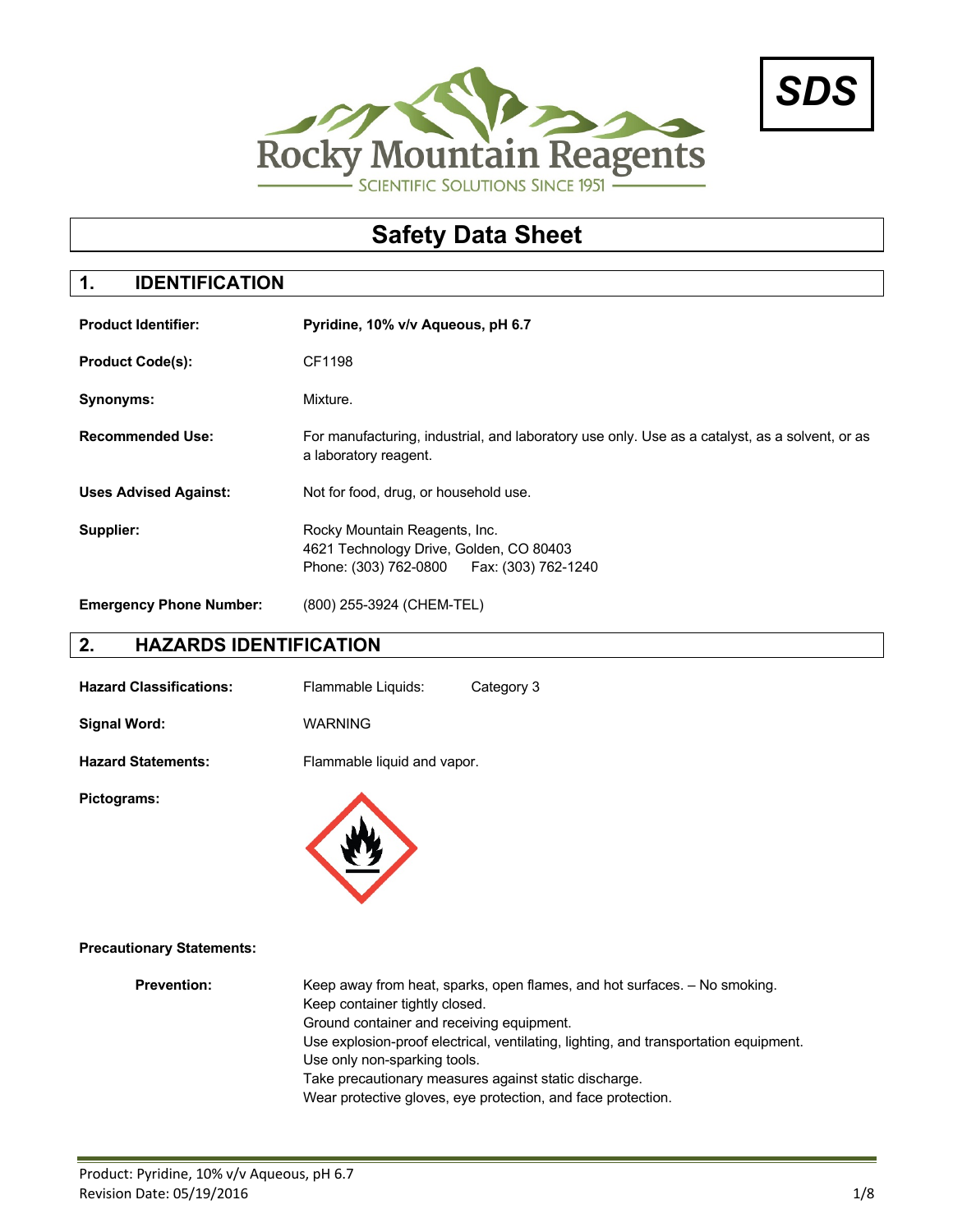| <b>Response:</b>                            | If on skin (or hair): Take off immediately all contaminated clothing. Rinse skin with water.<br>In case of fire: Use water spray, dry powder, alcohol resistant foam, or carbon dioxide to<br>extinguish. |
|---------------------------------------------|-----------------------------------------------------------------------------------------------------------------------------------------------------------------------------------------------------------|
| Storage:                                    | Store in a well-ventilated place. Keep cool.                                                                                                                                                              |
| Disposal:                                   | Dispose of contents and container in accordance with local, regional, national, and<br>international regulations.                                                                                         |
| <b>Hazards Not Otherwise</b><br>Classified: | May be hazardous to the aquatic environment.                                                                                                                                                              |

**Toxicity Statement:** Not applicable.

## **3. COMPOSITION AND INFORMATION ON INGREDIENTS**

| <b>Component</b>       | <b>Common Name / Synonyms</b> | CAS#      | <b>Chemical Formula</b> | % by Weight |
|------------------------|-------------------------------|-----------|-------------------------|-------------|
| Water                  | Water                         | 7732-18-5 | H2O                     | 89.8        |
| Pvridine               | Azine: Azabenzene             | 110-86-1  | $C_5H_5N$               | 9.82        |
| <b>Phosphoric Acid</b> | o-Phosphoric Acid             | 7664-38-2 | $H_3PO_4$               | 0.379       |

**Trade Secret Statement:** Not applicable.

## **4. FIRST AID MEASURES**

#### **First Aid Procedures:**

| Inhalation:                                          | Move to fresh air. If breathing is difficult, give oxygen. If not breathing, give artificial<br>respiration. WARNING! It may be hazardous to the person providing aid to give mouth-to-<br>mouth resuscitation when the inhaled or ingested material is toxic, infectious, or corrosive.<br>Do not use mouth-to-mouth resuscitation if victim ingested or inhaled the substance; induce<br>artificial respiration with the aid of a pocket mask equipped with a one-way valve or other<br>proper respiratory medical device. Call a physician if symptoms occur. |
|------------------------------------------------------|------------------------------------------------------------------------------------------------------------------------------------------------------------------------------------------------------------------------------------------------------------------------------------------------------------------------------------------------------------------------------------------------------------------------------------------------------------------------------------------------------------------------------------------------------------------|
| Ingestion:                                           | Do not induce vomiting. If vomiting occurs, keep head low so that vomit does not enter<br>lungs. Never give anything by mouth to an unconscious person. Call a physician or poison<br>control center immediately.                                                                                                                                                                                                                                                                                                                                                |
| <b>Skin Contact:</b>                                 | Wash skin with soap and plenty of water for at least 15 minutes. Remove contaminated<br>clothing and shoes. Wash clothing before reuse. Call a physician if symptoms occur.                                                                                                                                                                                                                                                                                                                                                                                      |
| <b>Eye Contact:</b>                                  | Check for and remove contact lenses, if present and easy to do. Immediately flush eyes with<br>gentle but large stream of water for at least 15 minutes, lifting lower and upper eyelids<br>occasionally. Call a physician if symptoms occur.                                                                                                                                                                                                                                                                                                                    |
| <b>General Advice:</b>                               | Poison information centers in each state can provide additional assistance for scheduled<br>poisons. Ensure that those providing first aid and medical personnel are aware of the<br>material(s) involved and take precautions to protect themselves.                                                                                                                                                                                                                                                                                                            |
| <b>Symptoms and Effects:</b>                         | Irritation, burning, coughing, wheezing, shortness of breath, hoarseness, dizziness,<br>laryngitis, headache, nausea, vomiting, diarrhea, tachycardia. Harmful if swallowed, inhaled,<br>absorbed through the skin. May cause irritation if exposed to the eyes. Prolonged or<br>repeated exposure may cause mutagenic effects.                                                                                                                                                                                                                                  |
| Immediate Medical Care/<br><b>Special Treatment:</b> | Call a poison control center or doctor if you feel unwell or are concerned. Treat<br>symptomatically.                                                                                                                                                                                                                                                                                                                                                                                                                                                            |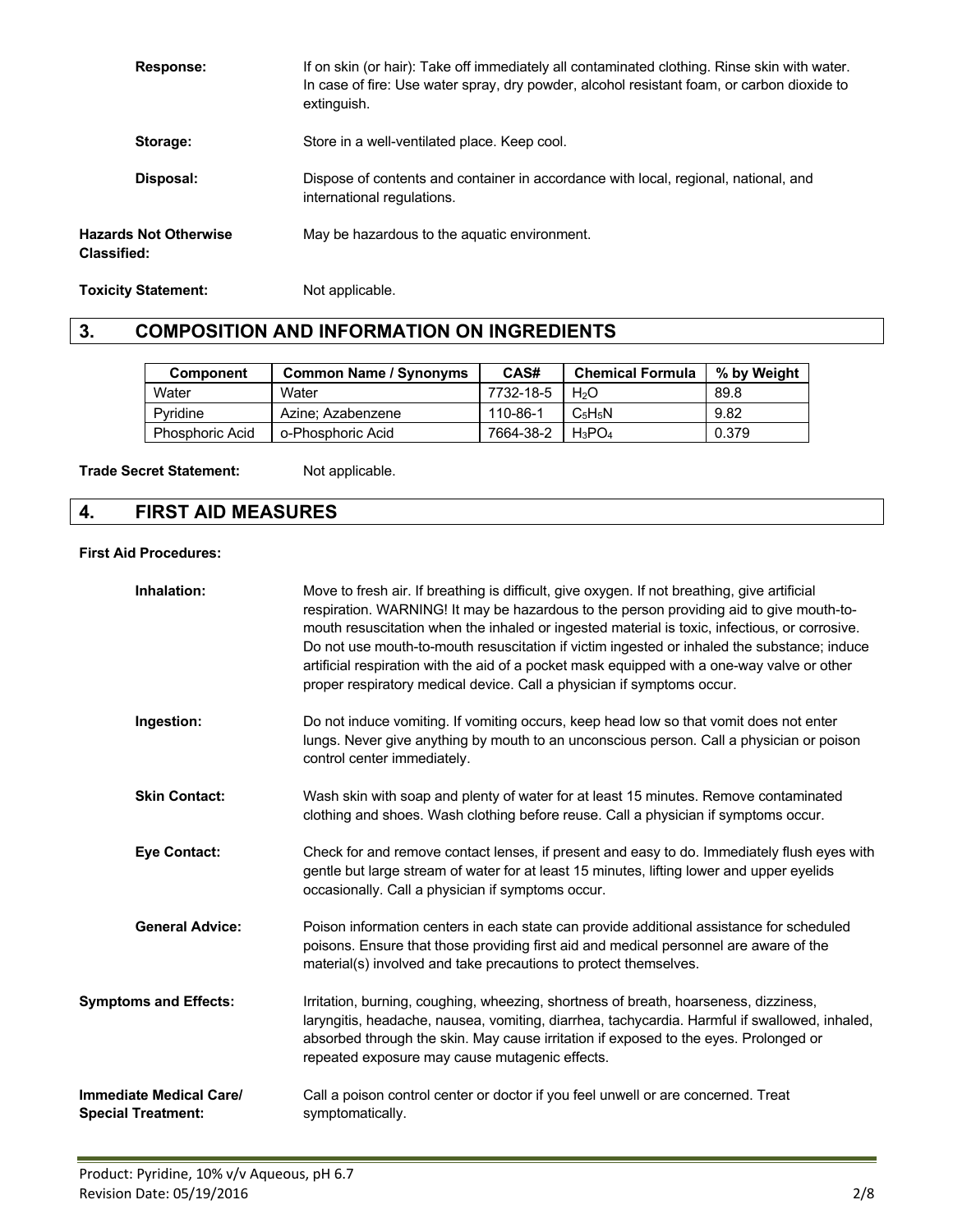## **5. FIREFIGHTING MEASURES**

| <b>Suitable Extinguishing Media:</b>            | Water spray, dry powder, alcohol resistant foam, carbon dioxide.                                                                                                                                                                                                                                                                                                                                                                                                                                                                                                                                                         |
|-------------------------------------------------|--------------------------------------------------------------------------------------------------------------------------------------------------------------------------------------------------------------------------------------------------------------------------------------------------------------------------------------------------------------------------------------------------------------------------------------------------------------------------------------------------------------------------------------------------------------------------------------------------------------------------|
|                                                 | Unsuitable Extinguishing Media: Do not use a solid (straight) water stream, as it may scatter and spread fire.                                                                                                                                                                                                                                                                                                                                                                                                                                                                                                           |
| <b>Hazardous Combustion</b><br><b>Products:</b> | Carbon oxides, nitrogen oxides, toxic fumes.                                                                                                                                                                                                                                                                                                                                                                                                                                                                                                                                                                             |
| <b>Specific Hazards:</b>                        | Combustible. Vapors may cause flash fire or ignite explosively. Can be ignited by heat,<br>sparks, or flames and burns vigorously. Material may burn with an invisible flame. Sealed<br>containers may explode when heated or involved in fire. Material is sensitive to static<br>discharge. Vapors may travel considerable distance to source of ignition and flash back.<br>Vapor from the solvent may accumulate in container headspace, resulting in flammability<br>hazard. High vapor concentration in air may cause an explosion hazard. Excessive thermal<br>conditions may yield corrosive and/or toxic fumes. |
| <b>Special Protective Fournment</b>             | As in any fire wear MSHA/NIOSH-annroved (or equivalent) self-contained positive-                                                                                                                                                                                                                                                                                                                                                                                                                                                                                                                                         |

wear MSHA/NIOSH-approved (or equivalent), self-contained, p **Precautions for Firefighters:** pressure or pressure-demand breathing apparatus and full protective gear.

#### **6. ACCIDENTAL RELEASE MEASURES**

| <b>Personal Precautions and</b><br><b>Protective Equipment:</b> | Ventilate area of leak or spill. Isolate hazard area and keep unnecessary and unprotected<br>personnel away from the area of the leak or spill. Keep upwind. Keep out of low areas.<br>Wear appropriate personal protective equipment (see Section 8). Remove all sources of<br>ignition. Pay attention to flashback. Take precautionary measures against static discharges.<br>All equipment used when handling the product must be grounded. Use spark-proof tools<br>and explosion-proof equipment. Avoid contact with eyes, skin, and clothing. |
|-----------------------------------------------------------------|-----------------------------------------------------------------------------------------------------------------------------------------------------------------------------------------------------------------------------------------------------------------------------------------------------------------------------------------------------------------------------------------------------------------------------------------------------------------------------------------------------------------------------------------------------|
| <b>Emergency Procedures:</b>                                    | Evacuate surrounding personnel as needed. In case of chemical emergency, or if unsure<br>how to address an accidental release, consult a professional (see Section 1).                                                                                                                                                                                                                                                                                                                                                                              |
| <b>Methods for Containment:</b>                                 | Eliminate all sources of ignition. Stop the flow of material, if this is without risk. Prevent entry<br>into waterways, sewer, basements, or confined areas. Dike the spilled material, where this<br>is possible. Product should not be released to the environment. Contain and recover liquid<br>when possible.                                                                                                                                                                                                                                  |
| <b>Methods for Cleanup:</b>                                     | Absorb spill with an inert material (e.g. vermiculite, dry sand, earth, cloth, or fleece) and<br>place in a non-combustible container for reclamation or disposal. Do not flush to sewer.<br>Clean contaminated surface thoroughly. Residues from spills can be diluted with water.<br>Never return spills in original containers for reuse. Clean up in accordance with all<br>applicable regulations.                                                                                                                                             |

#### **7. HANDLING AND STORAGE**

**Handling:** Do not handle, store, or open near an open flame, sources of heat, or sources of ignition. Wear personal protective equipment (see Section 8). Use only in well-ventilated areas. Provide sufficient air exchange and/or exhaust in work rooms. Avoid contact with skin, eyes, and clothing. Do not breathe vapors or spray mist. Do not ingest. When using, do not eat, drink, or smoke. Take precautionary measures against static discharge. To avoid ignition of vapors by static electricity discharge, all metal parts of the equipment must be grounded. Keep away from incompatible materials (see Section 10). Handle in accordance with good industrial hygiene and safety practice. Wash thoroughly after handling. Containers of this material may be hazardous when empty, as they retain product residues. Observe all warnings and precautions listed for this product.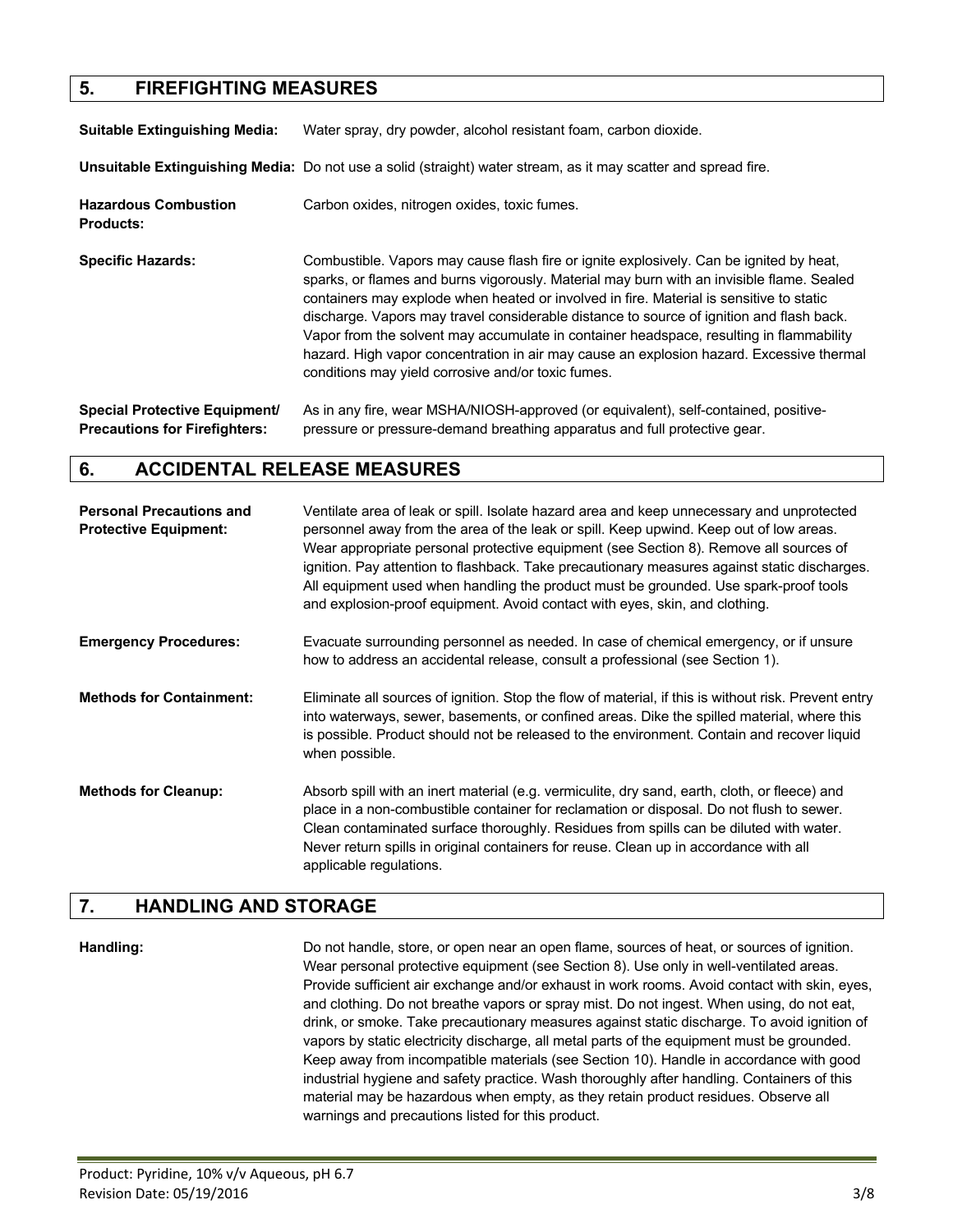**Storage:** Store in a cool, dry, ventilated area. Store in a segregated and approved area away from heat and incompatible materials (see Section 10). Store in original container. Keep containers tightly closed and upright. Keep away from food, drink, and animal foodstuffs. Keep out of the reach of children. Ground container and transfer equipment. Comply with all national, state, and local codes pertaining to the storage, handling, dispensing, and disposal of this product.

#### **8. EXPOSURE CONTROLS AND PERSONAL PROTECTION**

| <b>Exposure Limits:</b>                                               | Water:                                                                                                                                                                                                                                                                                                                                                                                                                                                                          | No information found. |       |                                                                                                                                                                                                                                                                                                                                                        |
|-----------------------------------------------------------------------|---------------------------------------------------------------------------------------------------------------------------------------------------------------------------------------------------------------------------------------------------------------------------------------------------------------------------------------------------------------------------------------------------------------------------------------------------------------------------------|-----------------------|-------|--------------------------------------------------------------------------------------------------------------------------------------------------------------------------------------------------------------------------------------------------------------------------------------------------------------------------------------------------------|
|                                                                       | Pyridine:                                                                                                                                                                                                                                                                                                                                                                                                                                                                       | OHSA: PEL:            | TLV:  | 15 mg/m $3$<br>3.1 mg/m <sup>3</sup>                                                                                                                                                                                                                                                                                                                   |
|                                                                       | Phosphoric Acid: OSHA: PEL:                                                                                                                                                                                                                                                                                                                                                                                                                                                     | ACGIH: TLV:           | STEL: | 1 mg/m $3$<br>1 mg/m $3$<br>3 mg/ $m3$                                                                                                                                                                                                                                                                                                                 |
| <b>Engineering Controls:</b>                                          |                                                                                                                                                                                                                                                                                                                                                                                                                                                                                 |                       |       | Ensure adequate ventilation. Ventilation rates should be matched to conditions. If<br>applicable, use process enclosures, local exhaust ventilation, or other engineering controls<br>to maintain airborne levels below recommended exposure limits. If exposure limits have not<br>been established, maintain airborne levels to an acceptable level. |
| <b>Personal Protective Measures:</b>                                  |                                                                                                                                                                                                                                                                                                                                                                                                                                                                                 |                       |       |                                                                                                                                                                                                                                                                                                                                                        |
| <b>Eye/Face Protection:</b>                                           |                                                                                                                                                                                                                                                                                                                                                                                                                                                                                 |                       |       | Wear safety glasses with side shields or goggles and a face shield. Maintain approved eye<br>wash station and accessible rinse facilities in work area.                                                                                                                                                                                                |
| <b>Skin Protection:</b>                                               | Wear appropriate chemical resistant clothing (with long sleeves) and appropriate chemical<br>resistant gloves.                                                                                                                                                                                                                                                                                                                                                                  |                       |       |                                                                                                                                                                                                                                                                                                                                                        |
| <b>Respiratory Protection:</b>                                        | An air-purifying, NIOSH-approved respirator with appropriate cartridge or canister may be<br>permissible under certain circumstances where airborne concentrations are expected to<br>exceed exposure limits. Use a full-face, positive-pressure, air-supplied respirator if there is<br>any potential for an uncontrolled release, if exposure levels are unknown, or if any other<br>circumstances exist where air-purifying respirators may not provide adequate protection. |                       |       |                                                                                                                                                                                                                                                                                                                                                        |
| <b>Specific Requirements</b><br>for Personal Protective<br>Equipment: | glove manufacturers.                                                                                                                                                                                                                                                                                                                                                                                                                                                            |                       |       | Ensure that glove material is compatible with this product. This information is available from                                                                                                                                                                                                                                                         |

#### **9. PHYSICAL AND CHEMICAL PROPERTIES**

*Unless otherwise indicated, all properties are given at 25 °C and standard pressure.*

| Appearance:                       | Colorless, transparent liquid. |
|-----------------------------------|--------------------------------|
| Odor:                             | Pungent, characteristic.       |
| <b>Odor Threshold:</b>            | No information found.          |
| <b>Formula Weight:</b>            | Mixture.                       |
| pH:                               | 6.7                            |
| <b>Melting/Freezing Point:</b>    | $\leq 0$ °C                    |
| <b>Boiling Point/Range:</b>       | $>$ 100 °C                     |
| <b>Decomposition Temperature:</b> | No information found.          |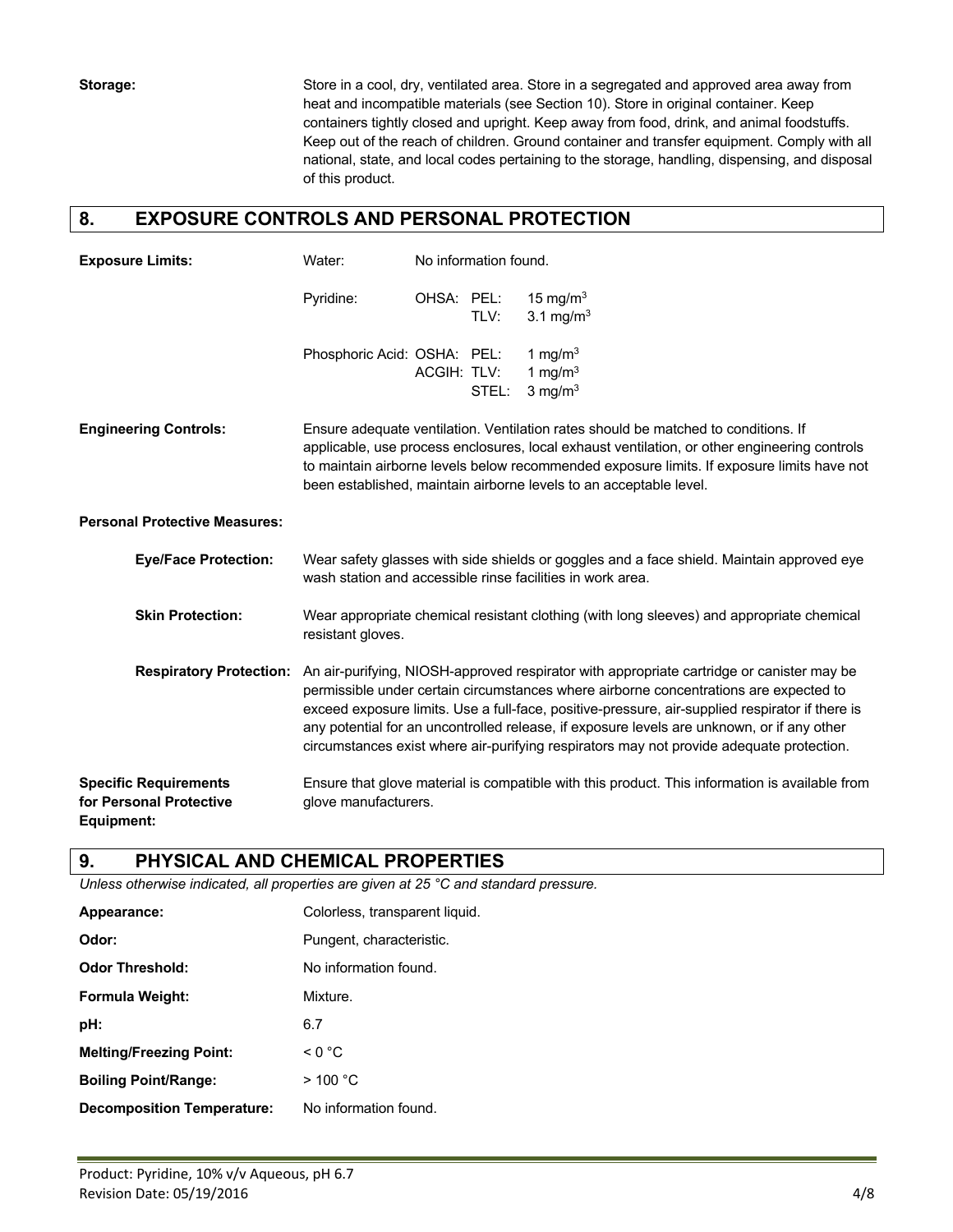| <b>Flash Point:</b>                                | $\leq 60$ °C          |
|----------------------------------------------------|-----------------------|
| <b>Auto-ignition Temperature:</b>                  | No information found. |
| Flammability:                                      | Combustible.          |
| <b>Flammability/Explosive Limits:</b>              | No information found. |
| Solubility:                                        | Miscible with water.  |
| <b>Vapor Pressure:</b>                             | No information found. |
| <b>Vapor Density:</b>                              | No information found. |
| <b>Specific Gravity:</b>                           | $0.996$ (Water = 1)   |
| <b>Evaporation Rate:</b>                           | No information found. |
| <b>Viscosity:</b>                                  | No information found. |
| <b>Partition Coefficient</b><br>(n-octanol/water): | No information found. |

## **10. STABILITY AND REACTIVITY**

| <b>Reactivity Data:</b>                              | Flammable, See Section 9.                                                                                                                                                                           |
|------------------------------------------------------|-----------------------------------------------------------------------------------------------------------------------------------------------------------------------------------------------------|
| <b>Chemical Stability:</b>                           | Stable under normal conditions.                                                                                                                                                                     |
| <b>Conditions to Avoid:</b>                          | Excessive heat, incompatible materials.                                                                                                                                                             |
| <b>Incompatible Materials:</b>                       | Strong bases, strong acids, oxidizers, metals.                                                                                                                                                      |
| <b>Hazardous Decomposition</b><br><b>Products:</b>   | Carbon oxides, nitrogen oxides, toxic fumes.                                                                                                                                                        |
| <b>Possibility of Hazardous</b><br><b>Reactions:</b> | Combustible. May react vigorously, violently, or explosively with the incompatible materials<br>listed above. Excess thermal conditions may yield hazardous decomposition products listed<br>above. |
| <b>Hazardous Polymerization:</b>                     | Will not occur.                                                                                                                                                                                     |

## **11. TOXICOLOGICAL INFORMATION**

| <b>Routes of Exposure:</b> |           | Inhalation, ingestion, skin contact, eye contact.                                                                                     |                                                                                                          |  |
|----------------------------|-----------|---------------------------------------------------------------------------------------------------------------------------------------|----------------------------------------------------------------------------------------------------------|--|
| <b>Acute Effects:</b>      |           | Harmful if swallowed, inhaled, absorbed through the skin. May cause irritation if exposed to<br>the eyes. May enter lungs if vomited. |                                                                                                          |  |
| <b>Chronic Effects:</b>    |           | Prolonged or repeated exposure may cause mutagenic effects.                                                                           |                                                                                                          |  |
| <b>Toxicological Data:</b> | Water:    | No information found.                                                                                                                 |                                                                                                          |  |
|                            | Pyridine: | $LD_{50}$ Oral, Rat:<br>LD <sub>50</sub> Dermal, Rabbit:<br>$LC_{50}$ Inhalation, Rat:                                                | 891 mg/kg<br>1121 mg/kg<br>14.25 mg/L 4 h<br>May cause irritation to eyes and skin based on animal data. |  |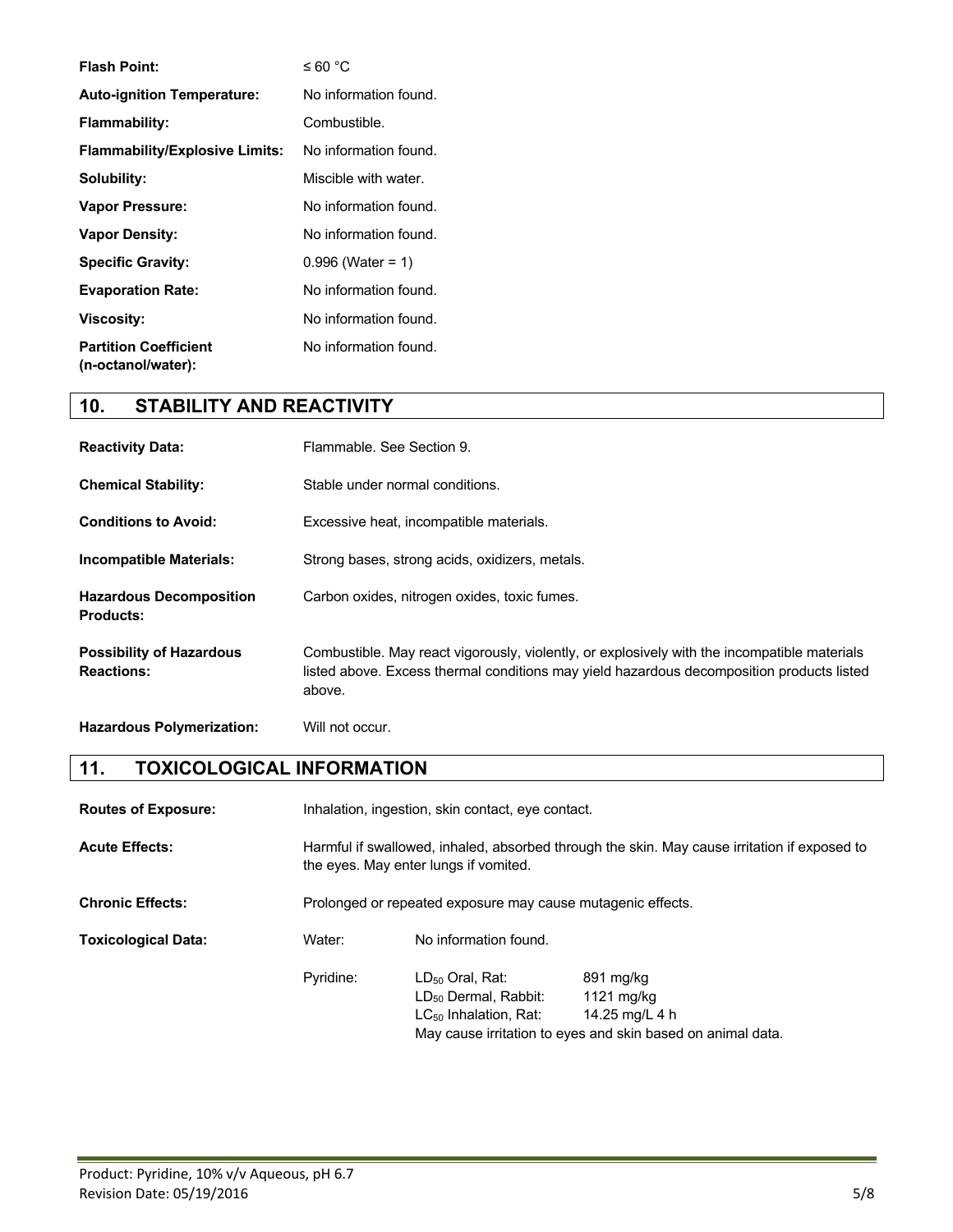|                              | Phosphoric Acid: LD <sub>50</sub> Oral, Rat: | $LD_{50}$ Dermal, Rabbit:<br>Corrosive to skin and eyes based on animal data.<br>May cause mutagenic effects based on animal data. | 1530 mg/kg<br>2740 mg/kg                                                              |
|------------------------------|----------------------------------------------|------------------------------------------------------------------------------------------------------------------------------------|---------------------------------------------------------------------------------------|
| <b>Symptoms of Exposure:</b> |                                              | laryngitis, headache, nausea, vomiting, diarrhea, tachycardia.                                                                     | Irritation, burning, coughing, wheezing, shortness of breath, hoarseness, dizziness,  |
| <b>Carcinogenic Effects:</b> | OSHA.                                        |                                                                                                                                    | No component of this product is considered to be a carcinogen by IARC, ACGIH, NTP, or |
| IARC:                        |                                              | Pyridine: Group 3 – Not classifiable as to its carcinogenicity to humans                                                           |                                                                                       |
| <b>ACGIH:</b>                |                                              |                                                                                                                                    | Pyridine: A3 – Confirmed animal carcinogen with unknown relevance to humans           |

## **12. ECOLOGICAL INFORMATION**

| <b>Ecotoxicological Data:</b>         | Water:                                                          | No information found.                                                                               |                                 |
|---------------------------------------|-----------------------------------------------------------------|-----------------------------------------------------------------------------------------------------|---------------------------------|
|                                       | Pyridine:                                                       | EC <sub>50</sub> , Water Flea (Daphnia magna):<br>$LC_{50}$ , Fathead Minnow (Pimephales promelas): | 940 mg/L 48 h<br>93.8 mg/L 96 h |
|                                       |                                                                 | Phosphoric Acid: No information found.                                                              |                                 |
| <b>Persistence and Degradability:</b> | Expected to be readily biodegradable.                           |                                                                                                     |                                 |
| <b>Environmental Effects:</b>         | Harmful to aquatic organisms. Avoid release to the environment. |                                                                                                     |                                 |

## **13. DISPOSAL INFORMATION**

| <b>Disposal Instructions:</b>  | Dispose of this material and its container to hazardous or special waste collection point.<br>Minimize exposure to product waste (see Section 8). Do not dispose unused waste down<br>drains or into sewers. All wastes must be handled in accordance with local, state, and<br>federal regulations. |
|--------------------------------|------------------------------------------------------------------------------------------------------------------------------------------------------------------------------------------------------------------------------------------------------------------------------------------------------|
| <b>Contaminated Packaging:</b> | Because emptied containers retain product residue, follow label warnings even after<br>container is emptied. Offer rinsed packaging material to local recycling facilities.                                                                                                                          |
| <b>Waste Codes:</b>            | No information found.                                                                                                                                                                                                                                                                                |

## **14. TRANSPORT INFORMATION**

#### **DOT:**

| <b>UN Number:</b>                                  | UN1993                                                            |
|----------------------------------------------------|-------------------------------------------------------------------|
|                                                    | <b>Proper Shipping Name:</b> Flammable liquids, n.o.s. (Pyridine) |
| <b>Hazard Class:</b>                               | 3                                                                 |
| <b>Packing Group:</b>                              | Ш                                                                 |
| <b>ERG Number:</b>                                 | 128                                                               |
| <b>Environmental Hazard</b><br><b>Regulations:</b> | Not a marine pollutant.                                           |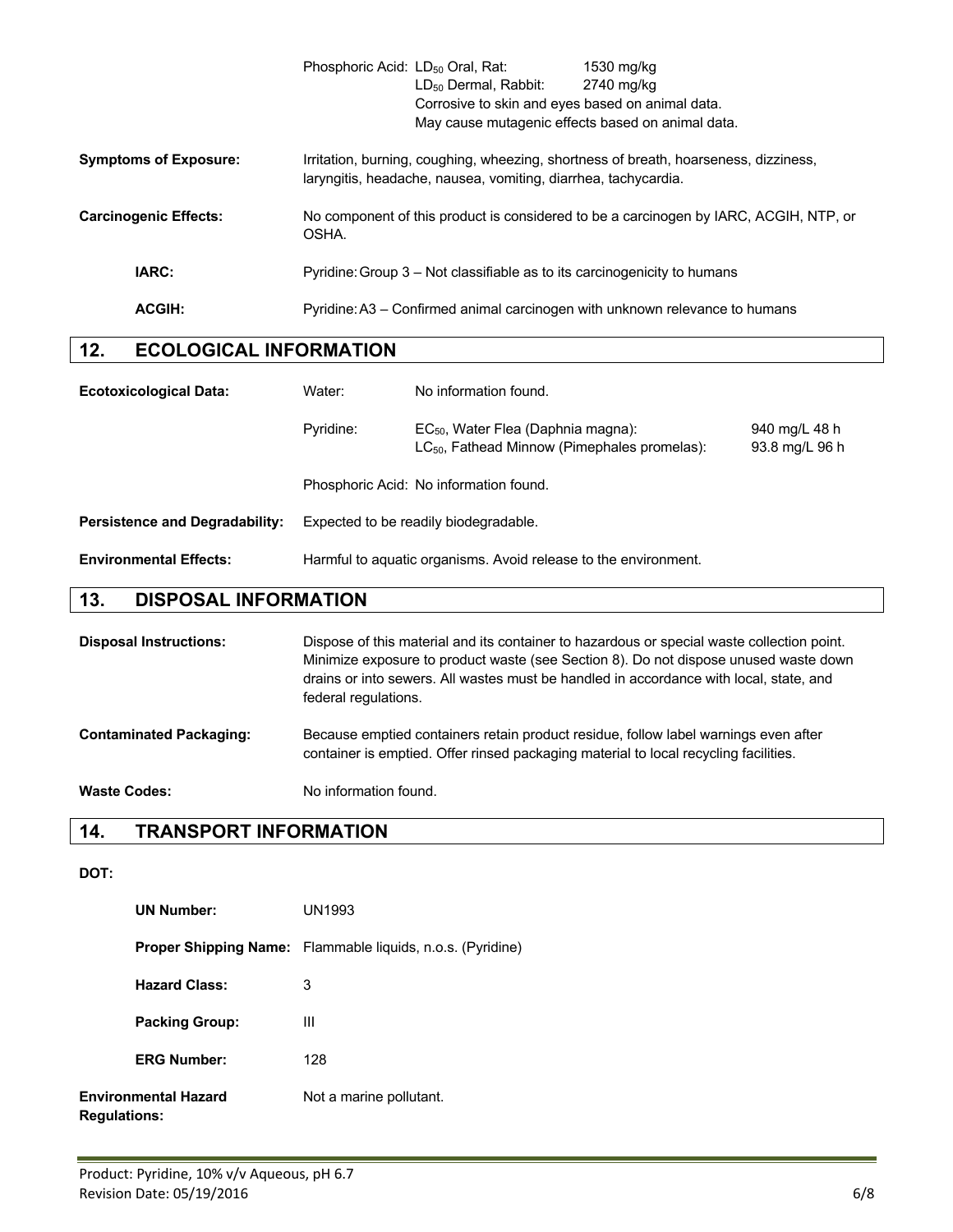#### **15. REGULATORY INFORMATION**

#### **U.S. Federal Regulations**:

| <b>OSHA:</b>           | This product is considered a "Hazardous Chemical" as defined by the OSHA Hazard<br>Communication Standard, 29 CFR 1910.1200. |
|------------------------|------------------------------------------------------------------------------------------------------------------------------|
| <b>TSCA Inventory:</b> | All components of this product are on the U.S. TSCA Inventory.                                                               |

#### **U.S. EPCRA (SARA Title III):**

**Section 302:** No information found.

| <b>Sections 311/312:</b> | <b>Hazard Category</b>           | List (Yes/No) |
|--------------------------|----------------------------------|---------------|
|                          | Section 311 - Hazardous Chemical | Yes           |
|                          | Immediate Hazard                 | Yes           |
|                          | Delayed Hazard                   | Yes           |
|                          | Fire Hazard                      | No            |
|                          | Pressure Hazard                  | No            |
|                          | <b>Reactivity Hazard</b>         | No            |

Section 313: Pyridine

| <b>CERCLA Reportable Quantities:</b> Pyridine: |                          | $1000$ lb |
|------------------------------------------------|--------------------------|-----------|
|                                                | Phosphoric Acid: 5000 lb |           |

#### **International Inventories:**

| <b>Country or Region</b> | <b>Inventory Name</b>                                             | On Inventory (Yes/No)* |
|--------------------------|-------------------------------------------------------------------|------------------------|
| Australia                | Australian Inventory of Chemical Substances (AICS)                | N/A                    |
| Canada                   | Domestic Substances List (DSL)                                    | N/A                    |
| Canada                   | Non-Domestic Substances List (NDSL)                               | N/A                    |
| China                    | Inventory of Existing Chemical Substances in China (IECSC)        | N/A                    |
| Europe                   | European Inventory of Existing Commercial Chemical Substances     | N/A                    |
|                          | (EINECS)                                                          |                        |
| Europe                   | European List of Notified Chemical Substances (ELINCS)            | N/A                    |
| Japan                    | Inventory of Existing and New Chemical Substances (ENCS)          | N/A                    |
| Korea                    | Existing Chemicals List (ECL)                                     | N/A                    |
| Philippines              | Philippine Inventory of Chemicals and Chemical Substances (PICCS) | N/A                    |

\*A "Yes" indicates that the listed component(s) of this product comply with the inventory requirements administered by the governing countries.